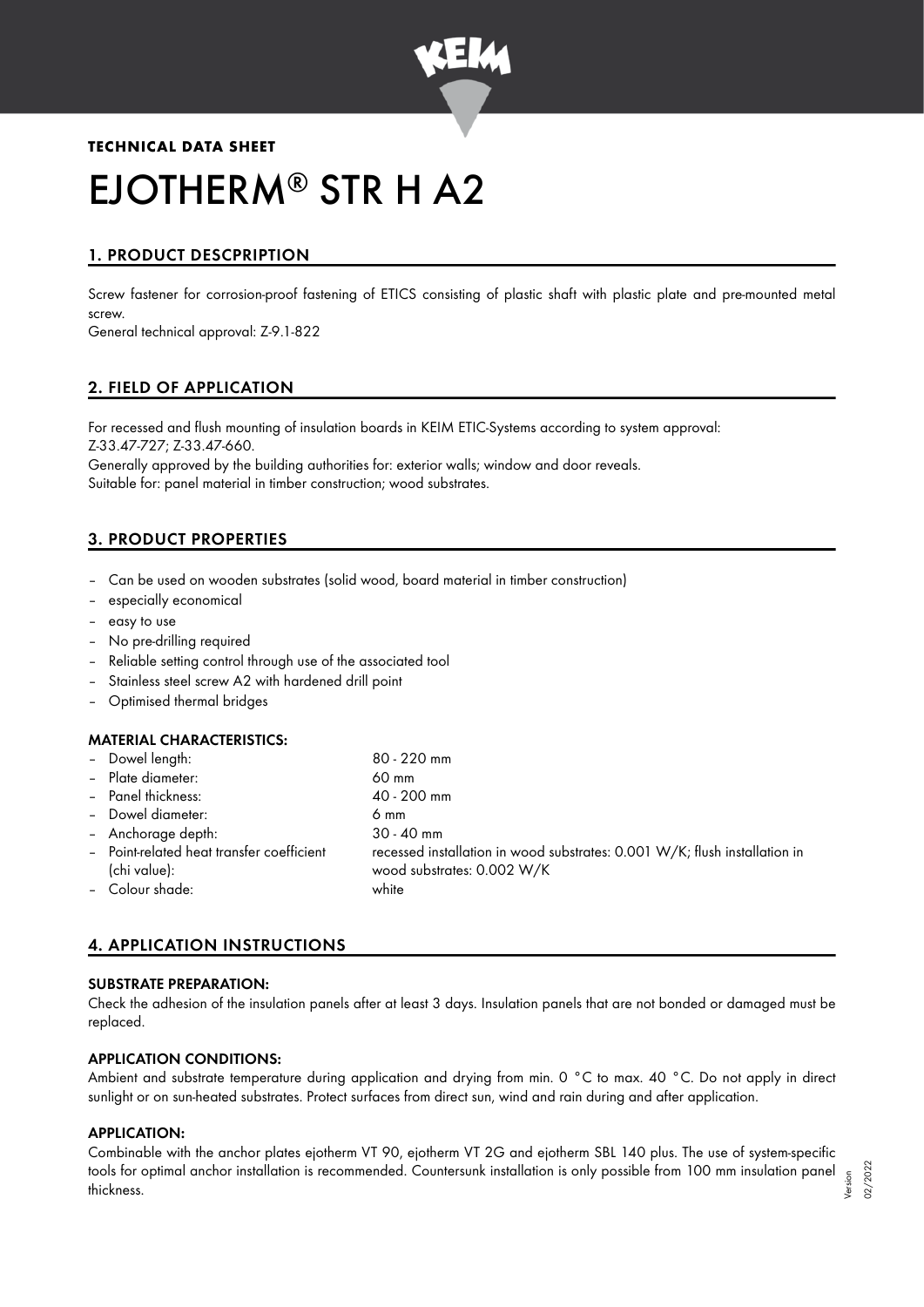#### DOWELING:

Anchoring is carried out in glued and dowelled ETIC systems using ETICS fasteners approved by the general building authorities or by the European authorities according to DIN EN 1991-1-4/NA. The required dowel quantity depends on the building height and the respective wind zone in which the object is located. For further information, please refer to our ETICS Technical Guide, Chapter #8, ETICS Wind Suction Loads. In only glued ETIC systems, constructive anchoring with suitable ETICS anchors is permissible.

## 5. PACKAGING / TECHNICAL DATA

| Dowel length [mm] | Panel thickness [mm] | Pieces per unit |
|-------------------|----------------------|-----------------|
| 80                | 40                   | 100             |
| 100               | 60                   | 100             |
| 120               | 80                   | 100             |
| 80                | 140                  | 100             |
| 160               | 120                  | 100             |
| 180               | 140                  | 100             |
| 200               | 160                  | 100             |
| 220               | 180                  | 100             |

#### ORDER SIZE:

Order length of fastener = insulation material thickness + layer thickness of adhesive mortar + possibly existing thickness of old render + anchorage depth

#### CHARACTERISTIC LOADS ADDITIONAL INFORMATION:

\* screwed through

#### ASSEMBLY TOOLS:

ejotherm<sup>®</sup> STR-tool 2GE Torx Bit T 25 (lang)